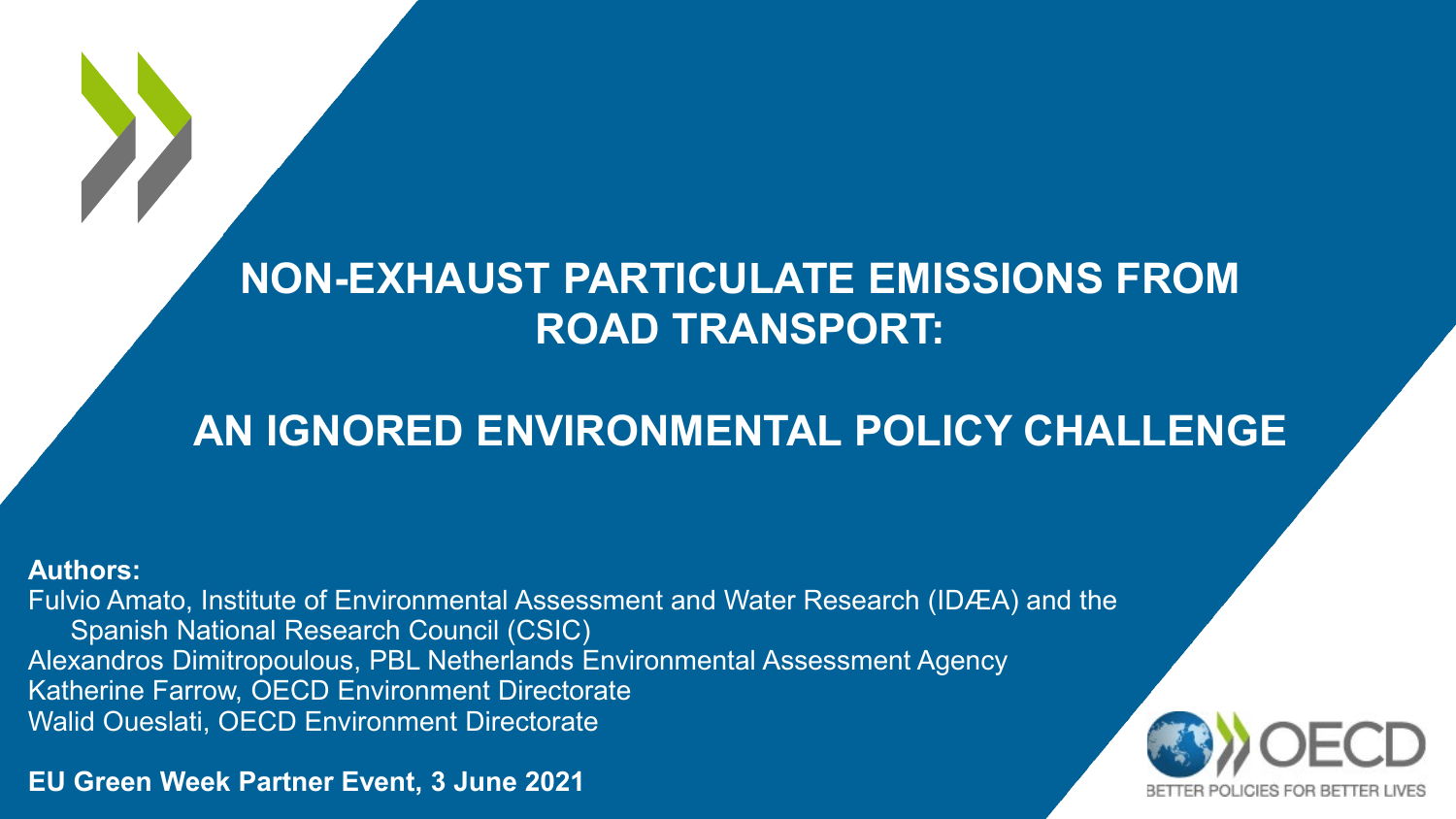

Key messages of the report:

1. Exposure to non-exhaust PM is associated with adverse health impacts

2. EVs emit less PM overall, but may emit more non-exhaust PM and shift the composition of PM towards tyre wear

3. Policies should explicitly target non-exhaust emissions, and EVs should be included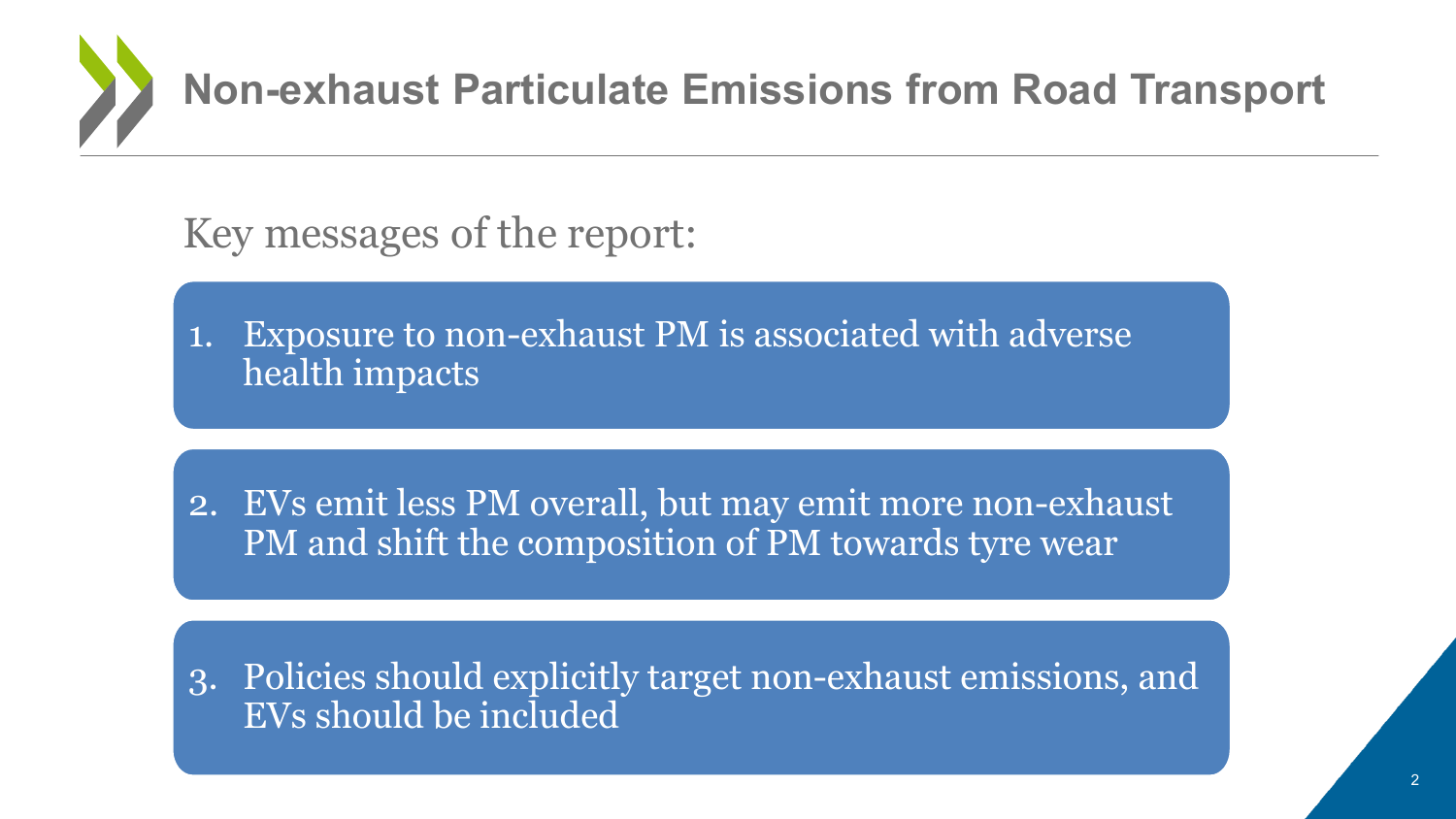

• Emissions standards have led to a decrease in PM from exhaust emissions over the years, but not in PM from non-exhaust sources



**Exhaust vs. non-exhaust wear PM emissions in the EU** 

*Source*: CEIP, 2019 (www.ceip.at) *Note:* Road dust resuspension not included.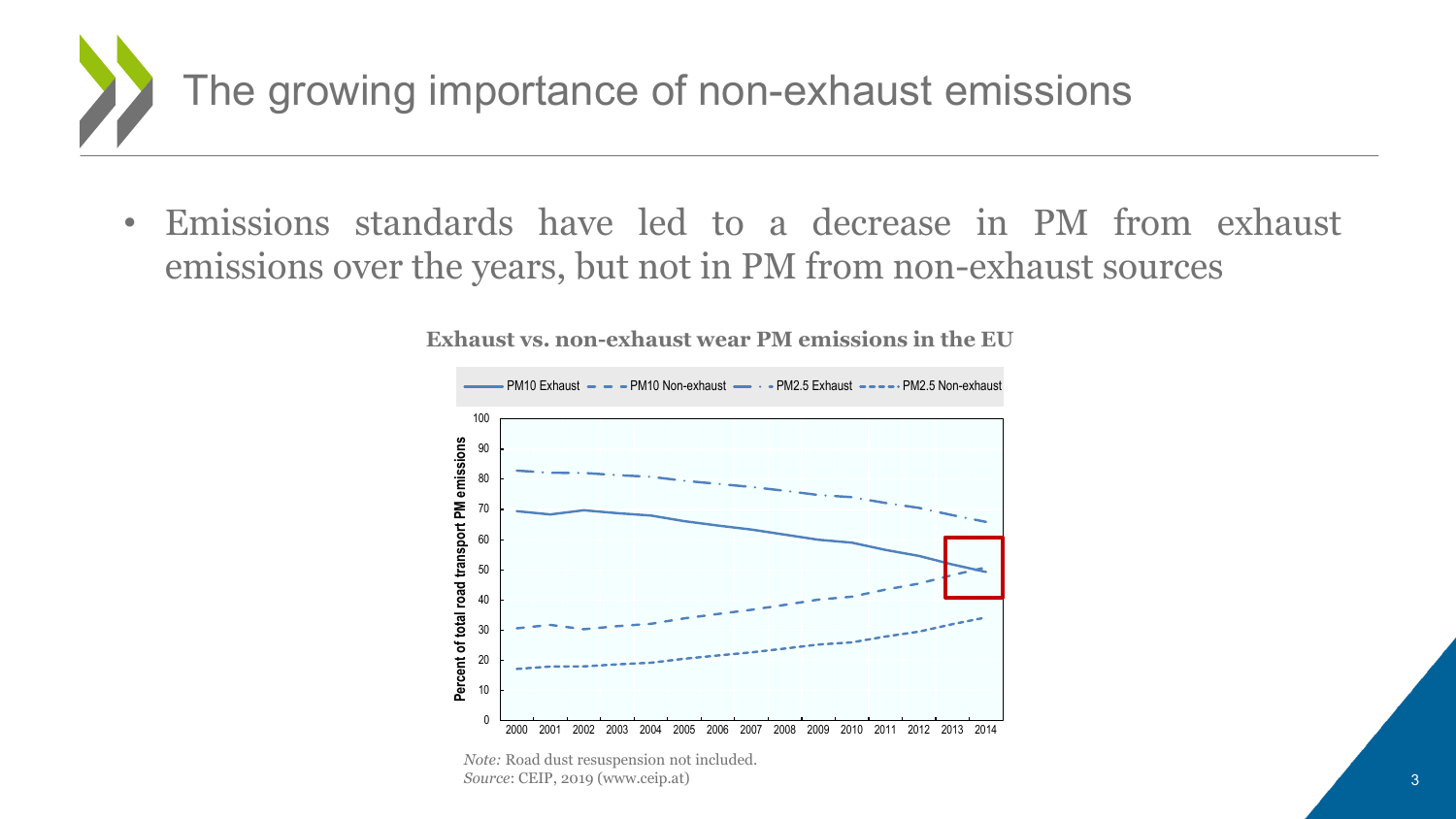

#### **Respiratory disease mortality Respiratory disease morbidity** Lung cancer Pneumonia

Upper and lower respiratory symptoms Airway inflammation Decreased lung function Decreased lung growth

Insulin resistance **Type 2 diabetes Type 1 diabetes** Bone metabolism

#### **High blood pressure**

Endothelial dysfunction Increased blood coagulation Systemic inflammation Deep venous thrombosis

#### **Stroke**

Neurological development Mental health **Neurodegenerative diseases** 

**Cardiovascular disease mortality Cardiovascular disease morbidity Myocardial infarction** Arrhythmia **Congestive heart failure** Changes in heart rate variability ST-segment depression

Skin ageing

#### **Premature birth Decreased birthweight**

Decreased fetal growth Intrauterine growth retardation Decreased sperm quality Pre-eclampsia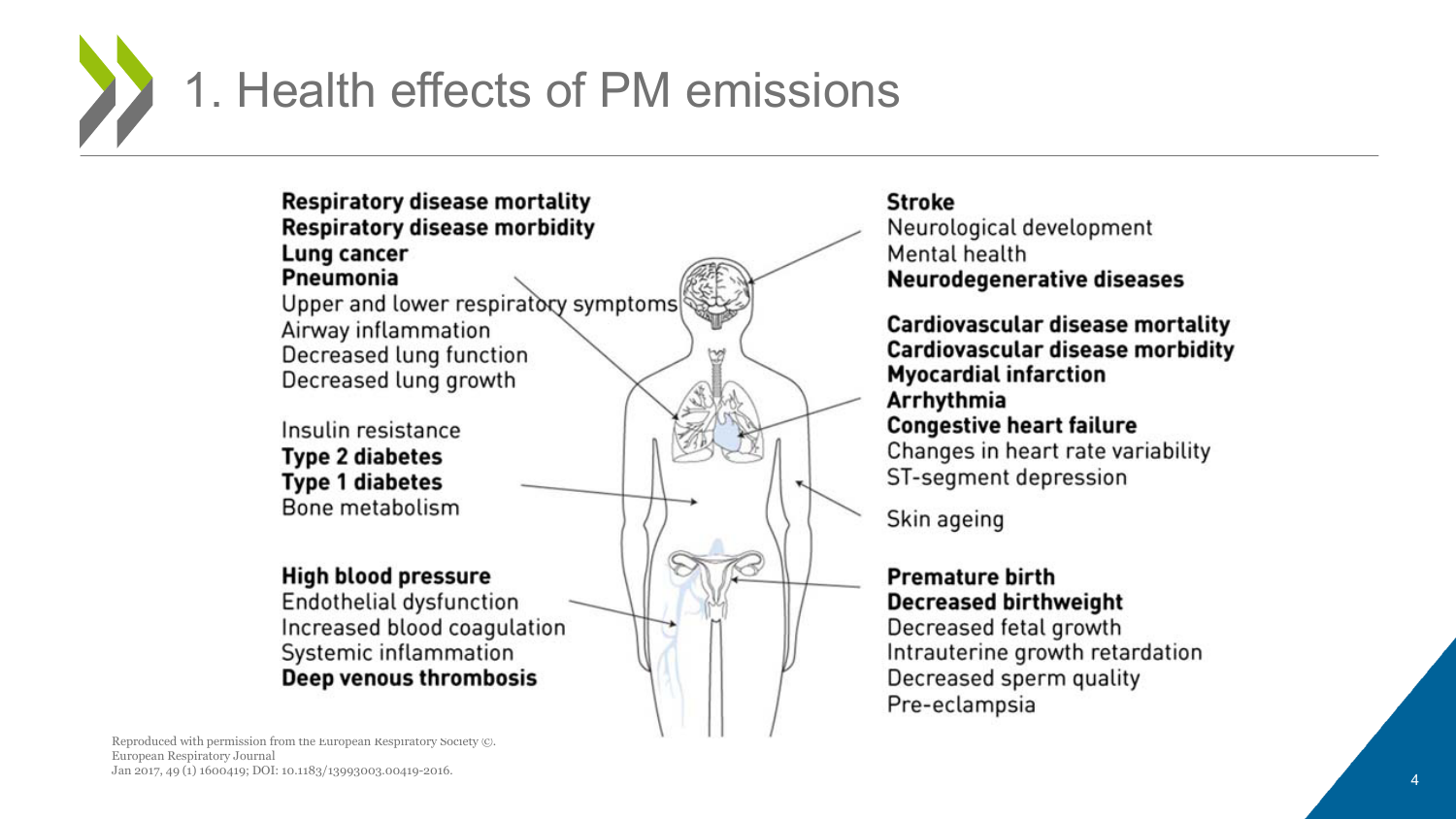



- 1. EVs shift the composition of non-exhaust PM from brake wear to tyre wear
- 2. Heavyweight EVs may emit more non-exhaust PM2.5 than lighter weight EVs.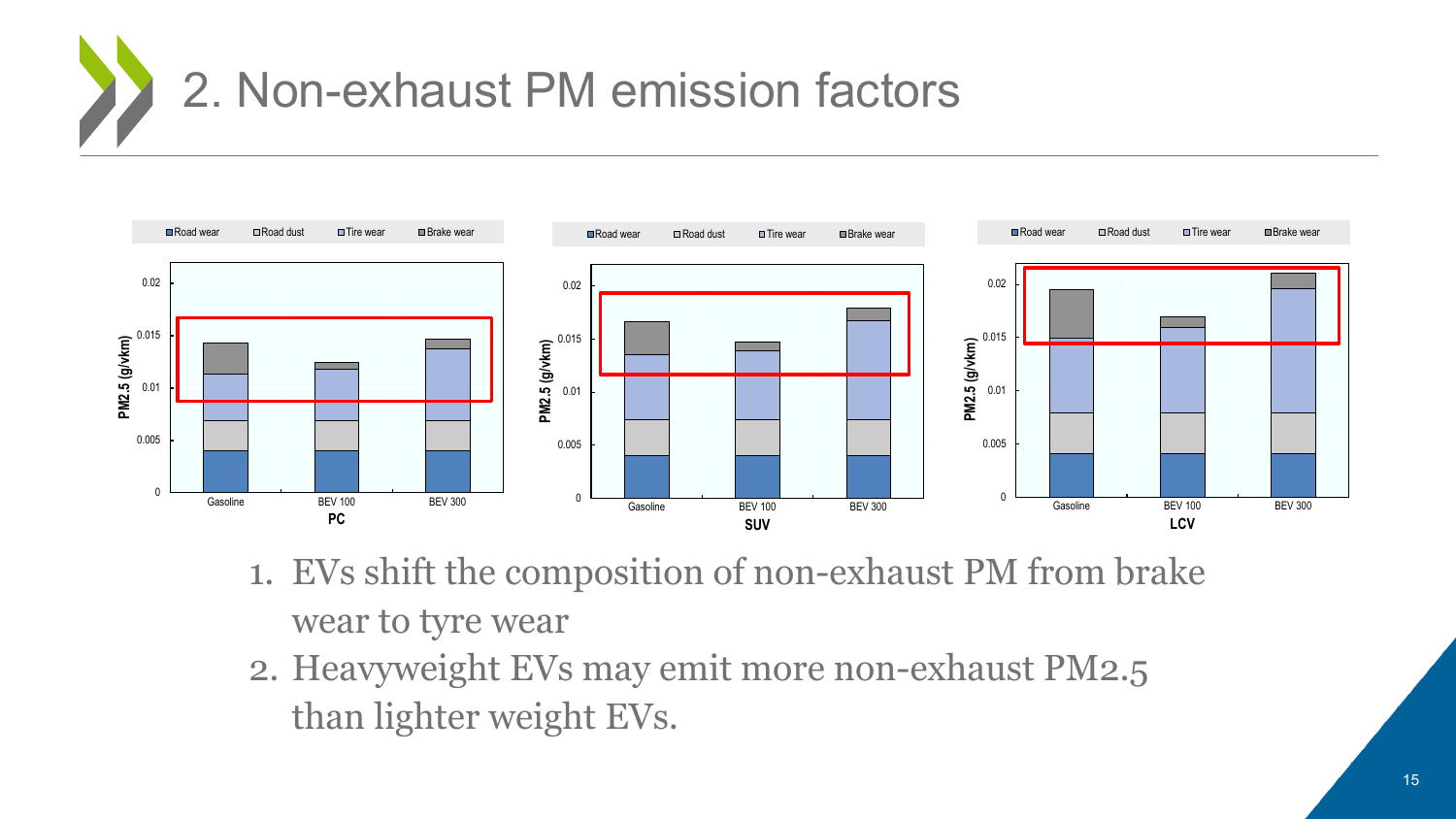

| <b>International</b> | <b>Prioritise research and development</b><br>$\bullet$<br>Establish recognised <b>measurement methods</b> for non-exhaust PM<br>$\bullet$<br>• Consider development of <b>emission standards</b> for non-exhaust PM;<br>do not exclude EVs |
|----------------------|---------------------------------------------------------------------------------------------------------------------------------------------------------------------------------------------------------------------------------------------|
| <b>National</b>      | • Promote vehicle lightweighting<br><b>· Regulate hazardous content of tyres and brakes</b><br>• Invest in R&D for mitigation technologies                                                                                                  |
| Local                | • Extend the use of <b>vehicle restrictions</b><br>• Implement <b>management measures</b> to reduce emission potential                                                                                                                      |